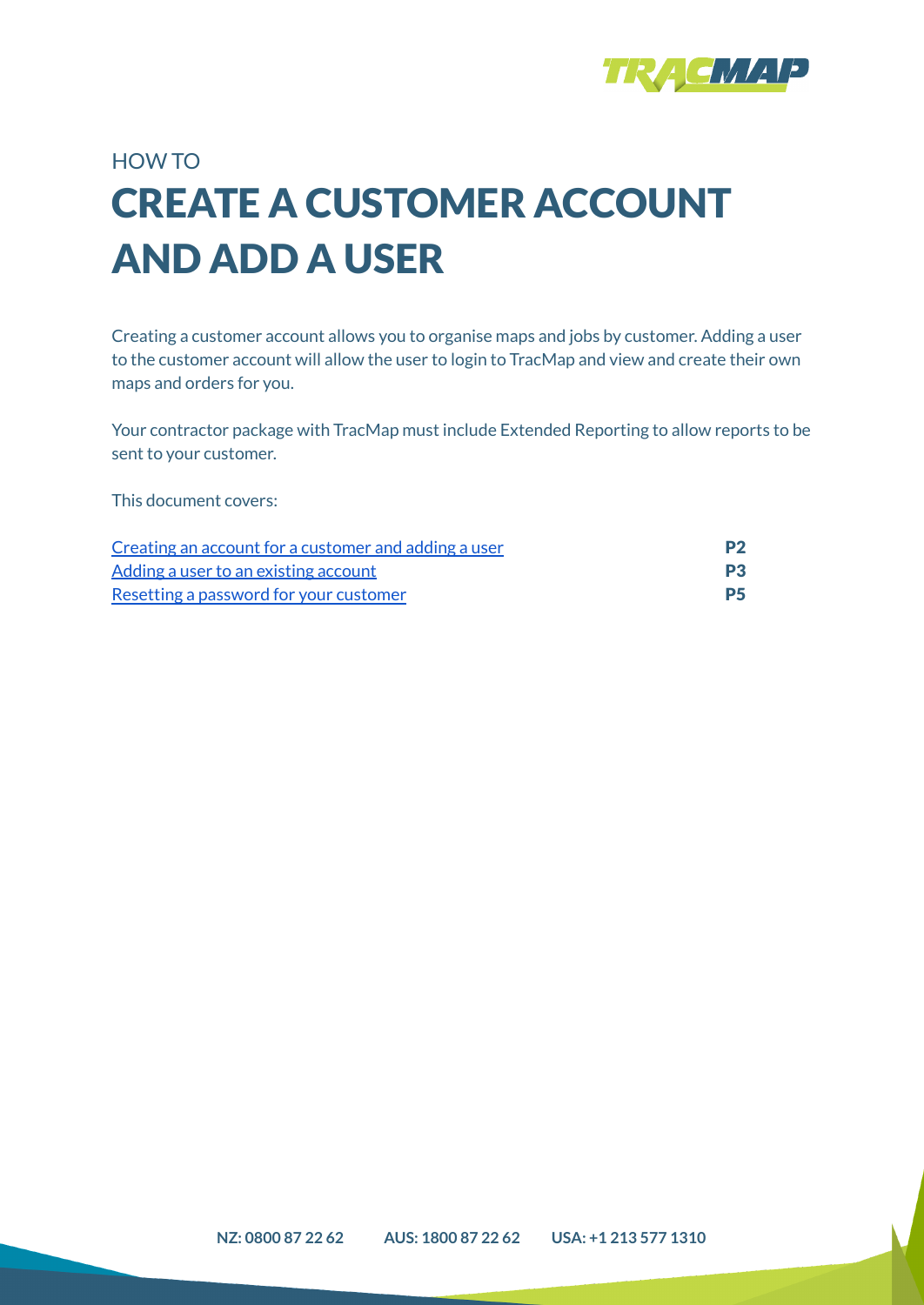

#### <span id="page-1-0"></span>CREATE A CUSTOMER ACCOUNT AND ADD A USER

|                            |          |          |       | NEW ORDER MAPS JOBS SCHEDULING TASKS ADMIN HELP |
|----------------------------|----------|----------|-------|-------------------------------------------------|
| Display Units<br>Customers | Vehicles | Products | Usage | Activities                                      |



|                                        | ${\bf Ok}$<br>Cancel                                                                   |
|----------------------------------------|----------------------------------------------------------------------------------------|
|                                        |                                                                                        |
| <b>Add New Customer</b>                | ×                                                                                      |
| Account Details<br><b>User Details</b> |                                                                                        |
| account.                               | Fill this only if you want to invite a user to login to TracMap Online and access this |
| User Full Name                         | 8<br>John and Jane Smith                                                               |
| User Email                             | dismith@farmingfarms.com                                                               |
|                                        |                                                                                        |
|                                        |                                                                                        |
|                                        | 9                                                                                      |
|                                        |                                                                                        |
|                                        |                                                                                        |
|                                        |                                                                                        |
|                                        |                                                                                        |
|                                        |                                                                                        |
|                                        |                                                                                        |
|                                        |                                                                                        |
|                                        | 10                                                                                     |
|                                        |                                                                                        |
|                                        |                                                                                        |
|                                        | Cancel<br>Ok                                                                           |

- 1. Click **'Admin'**
- 2. Click **'Customers'** tab if not already selected
- 3. The **Add New Customer** screen will appear
- 4. Enter the name of the account
- 5. Chose the **Parent Account**. This will be your account
- 6. If your customer is to receive reports, select the default report set they will receive when a job is completed. Note: this report set can be changed at any time after your customer's account is created

The document *How to Set Up a Customer to Receive Reports* covers the remaining steps necessary to ensure your customer will receive reports

- 7. Click **'User Details'** tab
- 8. Complete **'User Full Name'** field
- 9. Complete **'User Email'** field
- 10. Click **'OK'**

An account and a user have now been created. To add more users to the account, see the section below Adding a User to an Existing Account.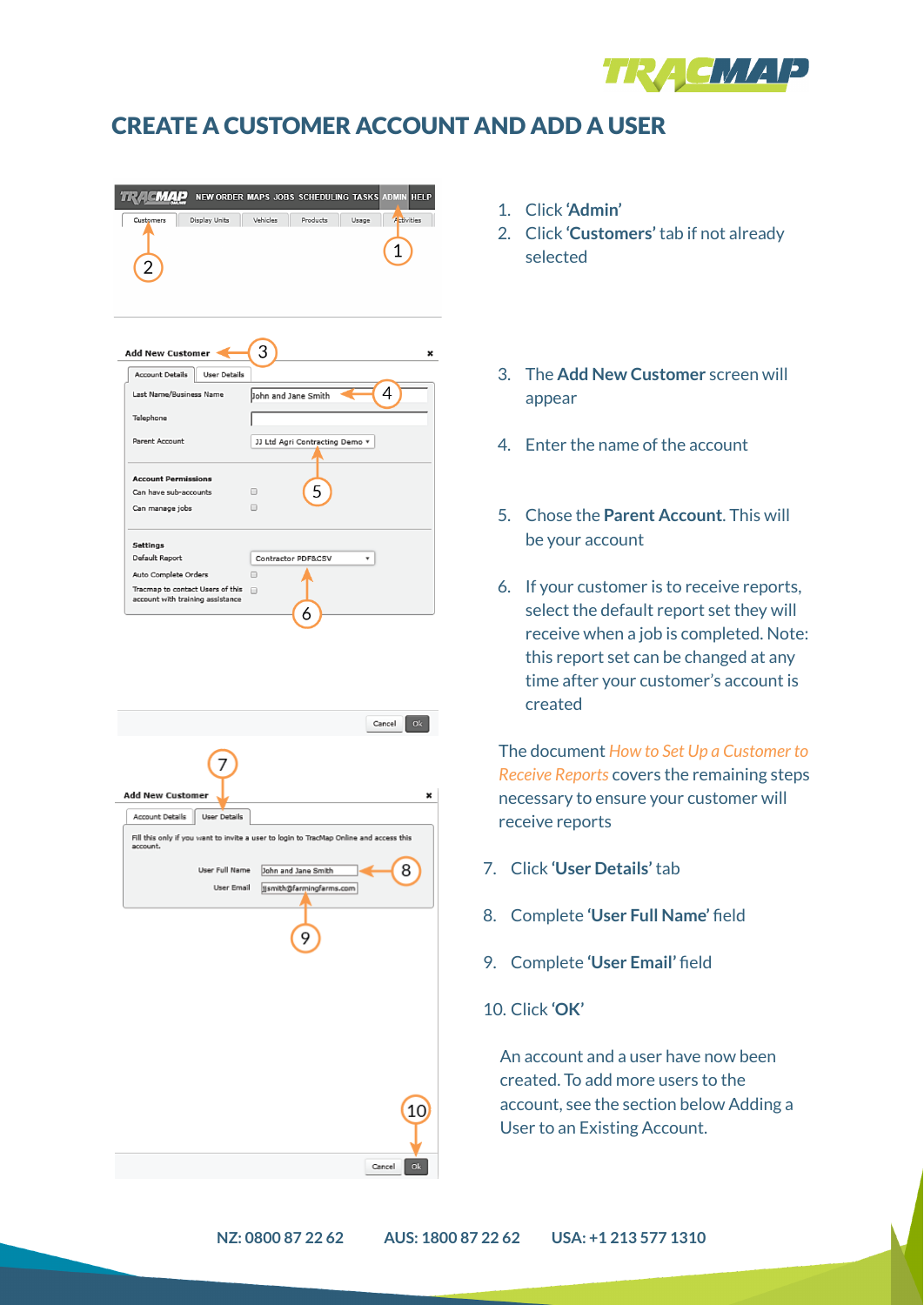

## <span id="page-2-0"></span>ADDING A USER TO AN EXISTING ACCOUNT

Users can be added to existing customer accounts.



**TRACMAP** NEW ORDER MAPS JOBS SCHEDULING TASKS ADMIN HELP Customers Display Units Vehicles Products Usage

A Creation Date

14/06/2018 9:08 AM

30/05/2018 12:14 PM<br>12/07/2018 11:34 AM<br>30/05/2018 2:46 PM<br>12/07/2018 11:36 AM

**TRACMAP** NEW ORDER MAPS JOBS SCHEDULING TASKS ADMIN HELP Customers Display Units Vehicles Products Usage Activities Webho

30/05/2018 12:14 PM<br>12/07/2018 11:34 AM

30/05/2018 2:46 PM

12/07/2018 11:36 AM

Select Columns Update Reset Filters<br>
A Creation Date C<br>
Filter this

Filter this column...<br>14/06/2018 9:08 AM 14/06/2018 9:08 AM

Create Account Actions... Select Columns Update Reset Filters

 $\boxed{4}$ 

 $\begin{tabular}{|c|c|c|c|c|c|c|c|} \hline \textbf{Create Account} & \textbf{\textit{Action}} & \textbf{\textit{Select} Columps} & \textbf{\textit{Update}} & \textbf{\textit{Reset} Fihers} \\ \hline \end{tabular}$ 

Create Account | Actions...<br>| Account Name<br>□ Filter this column...<br>□ ABC Farms I tri

ABC Farms Ltd<br>Aparima Farms<br>Awaka Station<br>HB Farms<br>Mountains South Farms

 $\overline{3}$ 

Account Name

ABC Farms Ltd Aparima Farms<br>Awaka Station<br>HB Farms

Mountains South Farms

ŏ



- 2. Click **'Customers'** tab if not already selected
- 3. Your customers accounts will display

4. Click on the customer that needs the user added

6 5. The details of the customer will appear **ABC Farms Ltd** 6. Click **'Give Access'** Can Have Sub-accounts No Can Manage Jobs No

Activities Webhooks Fi

No<br>No<br>No<br>No

Parent Account

33 Ltd Agri Contracting Demo<br>33 Ltd Agri Contracting Demo<br>33 Ltd Agri Contracting Demo

JJ Ltd Agri Contracting Demo

set Filters<br>  $\circ$ <br>
Parent Account  $\circ$  Car<br>
Filter this column... Parent Account<br>
Distre this column...<br>
20 Ltd Agri Contracting Demo<br>
20 Ltd Agri Contracting Demo<br>
20 Ltd Agri Contracting Demo<br>
20 Ltd Agri Contracting Demo<br>
20 Ltd Agri Contracting Demo<br>
20 Ltd Agri Contracting Demo

Switch To Account ID 81614 Account Name ABC Farms Ltd Emails N/A Auto Complete Orders No Phone N/A Parent Account JJ Ltd Agri Contracting D... Creation Date 14/06/2018 9:08 AM Default Report Customer PDF&KML Last Activity 17/07/2018 Users Justine Jackman 5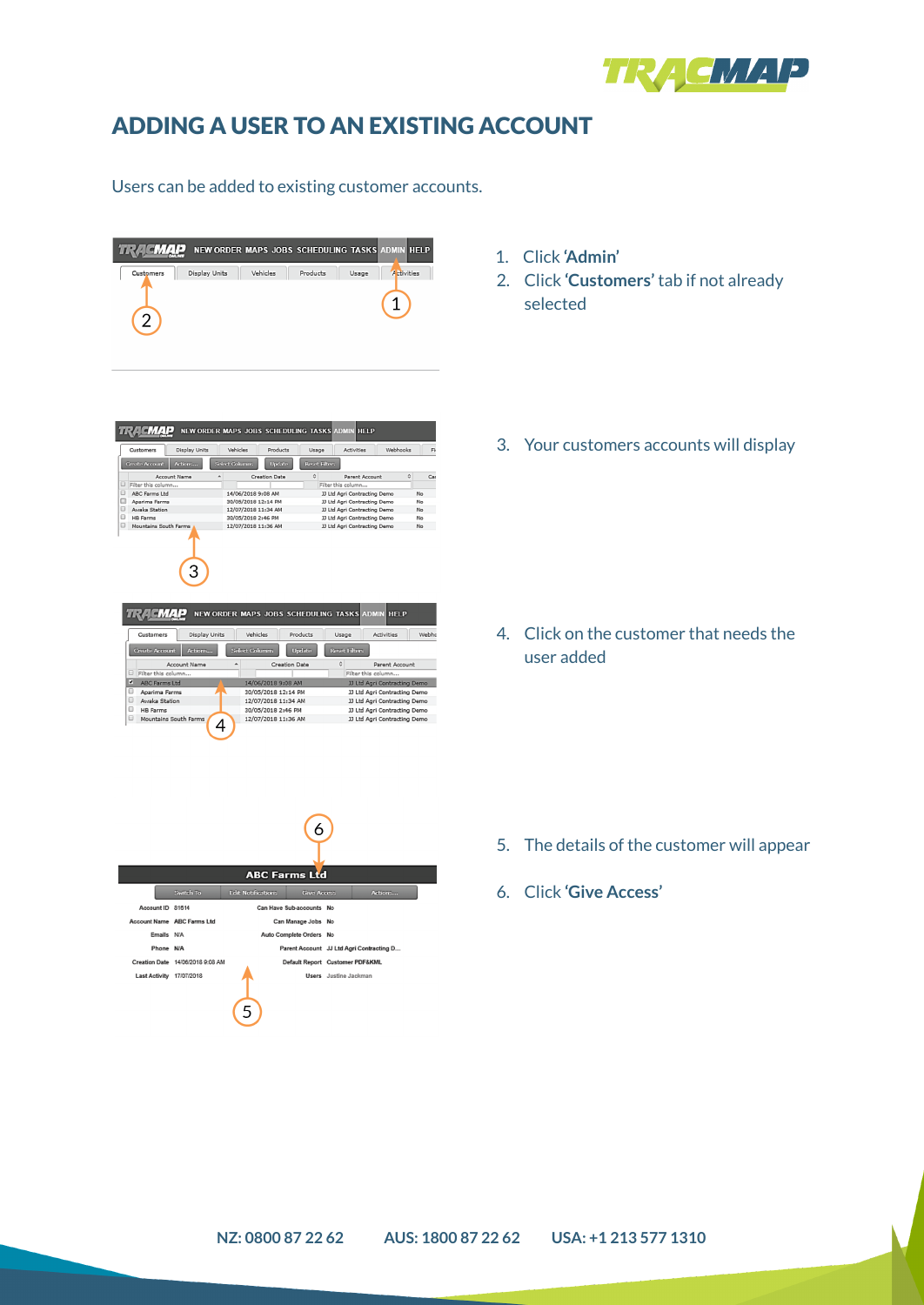

| <b>Invite User</b>                                          | x<br>7                                                    | 7. Ente                |
|-------------------------------------------------------------|-----------------------------------------------------------|------------------------|
| Name                                                        |                                                           | Ente<br>8.             |
| Email                                                       |                                                           | Clicl<br>9.            |
|                                                             | 8<br>Note to recipient (will be added to the email)       |                        |
|                                                             |                                                           |                        |
| Default v                                                   | 9                                                         |                        |
|                                                             | Cancel<br>Send                                            |                        |
| <b>ABC Farms Ltd</b><br>Notifications<br><b>Give Access</b> | Actions                                                   | <b>10. Onc</b><br>as p |
| Can Have Sub-accounts No                                    |                                                           | acc <sub>6</sub>       |
| Can Manage Jobs No                                          |                                                           |                        |
| Auto Complete Orders No                                     |                                                           |                        |
|                                                             | Parent Account JJ Ltd Agri Contracting D                  |                        |
|                                                             | Default Report Customer PDF&KML                           |                        |
|                                                             | <b>Users</b> Justine Jackman<br>Jim Smith (Pending)<br>10 |                        |
| <b>ABC Farms Ltd</b>                                        |                                                           | Not                    |
| <b>Notifications</b><br><b>Give Access</b>                  | Actions                                                   | pend                   |
| Can Have Sub-accounts No                                    |                                                           |                        |
| Can Manage Jobs No                                          |                                                           | 11. To ca              |
| Auto Complete Orders No                                     |                                                           | pend                   |
|                                                             | Parent Account JJ Ltd Agri Contracting D                  |                        |
|                                                             | Default Report Customer PDF&KML                           |                        |
|                                                             | Users Justine Jackman<br>Jim Smith (Pending)              |                        |
|                                                             | 11                                                        |                        |
| Invitation pending for Jim Smith                            | ×                                                         |                        |
|                                                             | funtinual es unaqueura<br>Jim Smith                       | 12. Click              |
|                                                             | Revoke Invitation                                         |                        |
|                                                             | Done                                                      |                        |
|                                                             |                                                           |                        |

- er the name of the user
- er the email address of the user
- 9. Click **'Send'**

the invite is sent, the user will show ending until invitation has been epted

*Note: At any time while the userstatusis pending, the invite can be cancelled*

Incel a pending invite, click on the ling user

12. Click **'Revoke Invitation'**